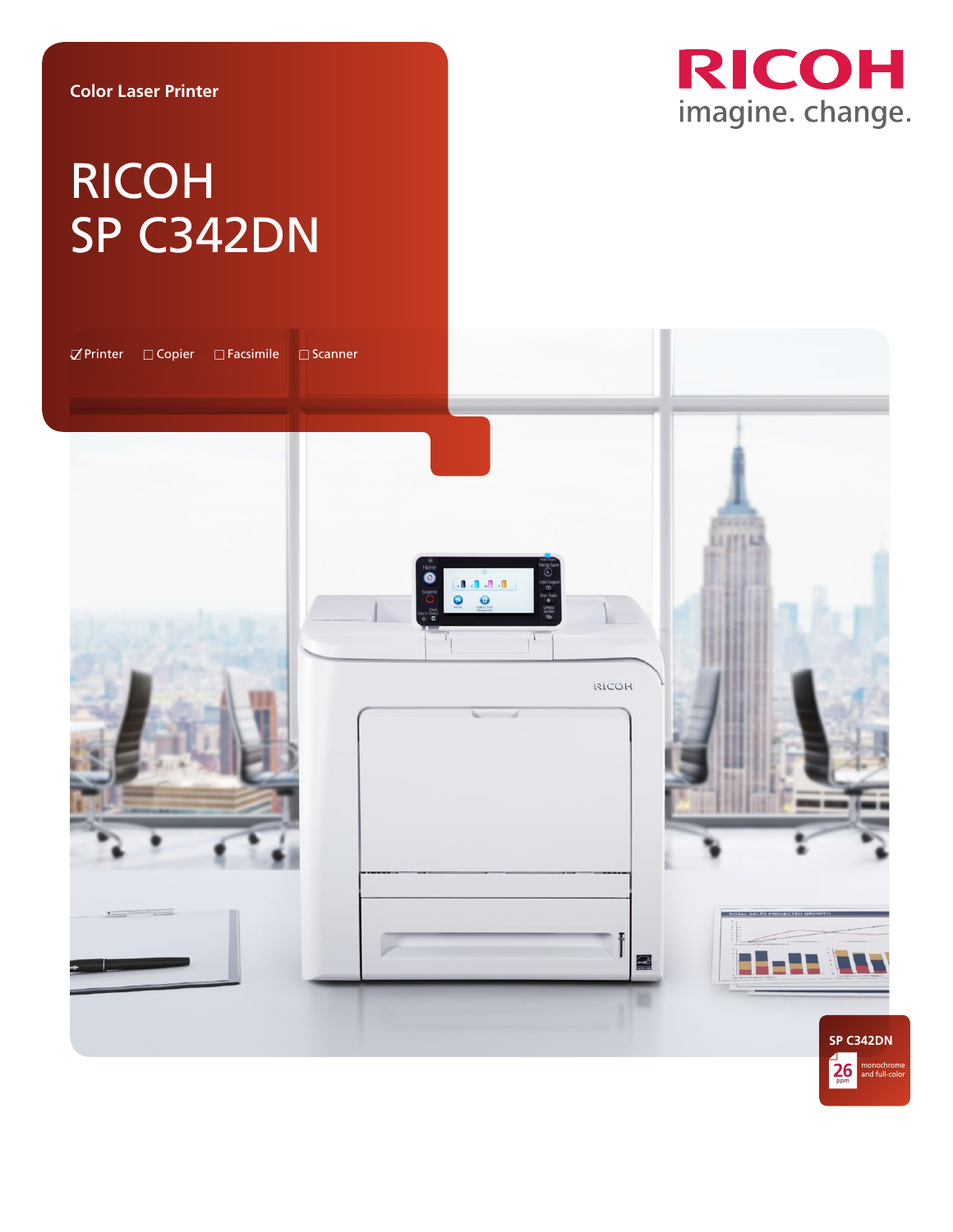

## **Get affordable, value-packed color printing**

When your workgroup comes up with its next big idea, turn to a printer that can showcase it beautifully with vibrant color and fast print speeds. Use the affordable, compact RICOH® SP C342DN color laser printer to meet your busy workgroup's needs on a wide range of media quickly and economically. Take advantage of a 4.3" color touchscreen operation panel to transition between tasks and adjust settings with ease. The desktop printer aligns with your workstyle and lets you print directly from your smartphone, tablet or laptop with a host of mobile printing solutions. Plus, it's solutions-focused and supports a wide range of software applications that can integrate seamlessly with your existing fleet to optimize workflow.

## **Push for greater productivity**

The faster you move information, the sooner you can move to the next opportunity. Use the RICOH SP C342DN to print up to 26 pages per minute with exceptional color and clarity. With 2 GB standard RAM and an Intel® 1.46 GHz processor, you can handle the most complex files and large graphics with ease. The 4.3" color touchscreen panel makes navigation a breeze and allows you to adjust tray settings or toggle between tasks easily. Take advantage of an all-front-facing design to swap consumables and restock paper trays no matter where the printer is placed. Run longer, uninterrupted jobs by adding an optional 500-Sheet Paper Tray to complement the standard 500-Sheet Paper Tray and 100-Sheet Bypass Tray. Install, download and configure print drivers online with Device Software Manager to simplify print setup.

## **Choose a printer that meets your workstyle**

Some of your best ideas come when you're on the move. Share them with others the same way. Use AirPrint® , Wi-Fi Direct® or the RICOH Smart Device Print&Scan app to print from your smartphone, tablet or laptop without installing software, drivers or utilities. With the optional Hard Disk Drive (HDD) installed, you can seamlessly print digital files via USB or SD Card. A USB Device Server option adds a second network interface port and allows two different network environments to be supported by one shared printer. With the wireless LAN option, you can place the device virtually anywhere, adding value and convenience for your workgroup.

## **Grab attention with vibrant color**

Make your messages more memorable. Add color to printed presentations, brochures, proposals and more to bring them to life. Give customers a clearer picture via detailed images with exceptional shading, vivid colors and precise text at up to 1200 x 1200 dpi resolution. Customize each project to fit specific audiences with versatile media support up to 120 lb. Index and up to three independent paper sources. Print everyday documents up to 8.5" x 14" from the standard Paper Tray. You can even print banners at sizes up to 8.5" x 49.6" using the Bypass Tray. With so much versatility, you'll fill most print needs in-house.







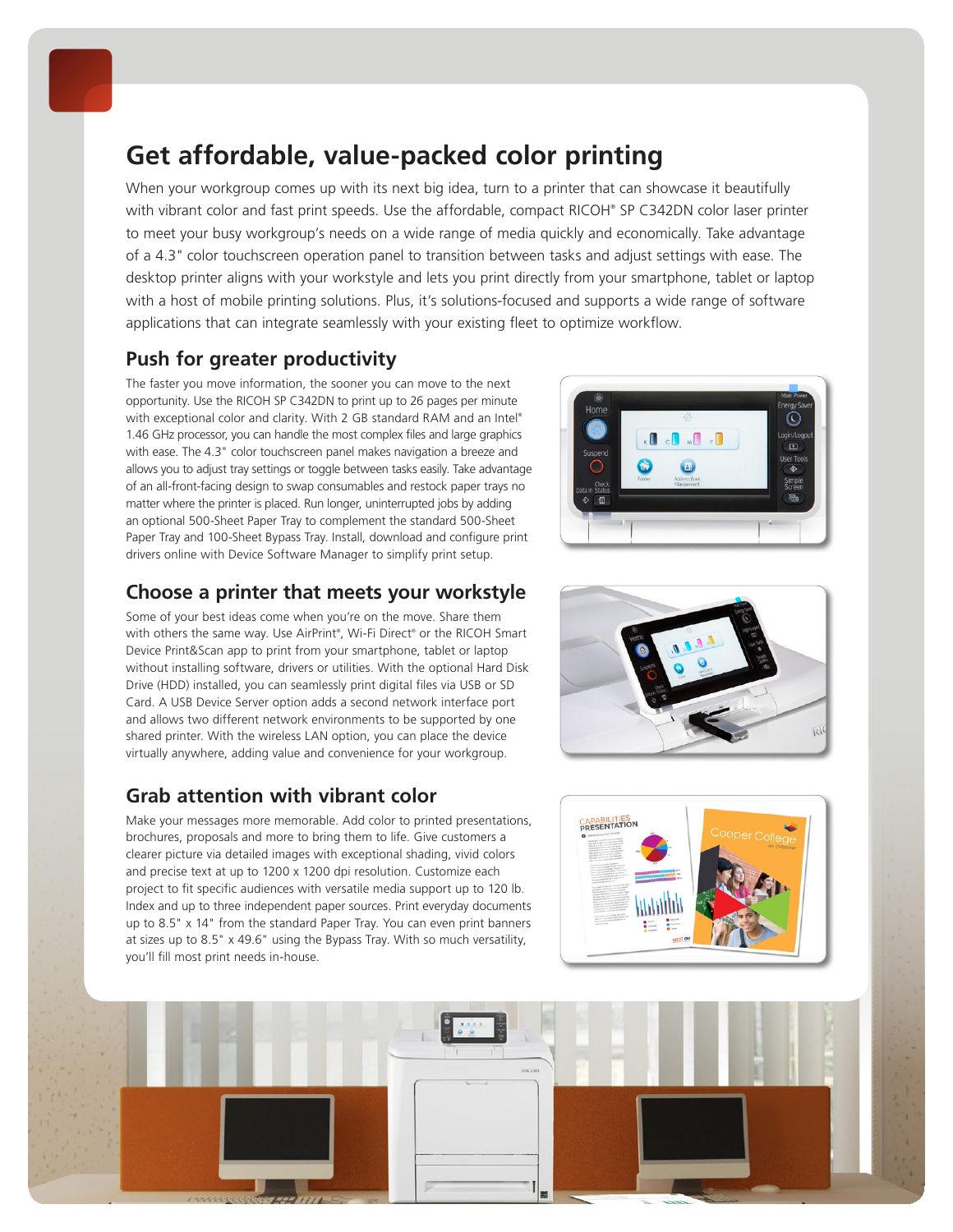# **Feature-rich, convenient color printing**

#### **Choose more affordable printing**

You want a printer that can save you from any extra hassles. Why not choose the RICOH SP C342DN and save money at the same time? Find optimal value in a versatile color printer that can meet the demands of almost any workload at any time with affordable operating costs. For example, you can use it to print professional-looking documents with brilliant colors in moments right from your desktop. Or, you can use Economy Color Mode to employ less toner when you need only draft-ready presentations and documents for internal reviews. Plus, you can reduce paper costs with standard duplexing and a special feature that prevents the printing of blank pages.



#### **Be responsible and reduce energy costs**

We designed the RICOH SP C342DN to be ENERGY STAR® certified and meet EPEAT® Silver criteria\*, making it easy for you to be environmentally responsible. Take advantage of Typical Electricity Consumption (TEC) of 1.6 kWh/week. To reduce energy consumption even more, program the printer to power on and power off at predetermined times or use Web Image Monitor to shut it off remotely. With Eco-Night Sensor, the printer shuts down automatically when the room becomes dark. The printer also offers first print speeds around 13 seconds. Use our intuitive Eco-Friendly Indicator on the operation panel to track paper-saving metrics and to encourage more responsible print behavior.

\*EPEAT Silver rating is applicable only in the USA.



### **Help keep confidential information secure**

When you lose your message, you lose its power. Take advantage of User Code Authentication to restrict access to specific print functions. For example, you can reduce print costs by prohibiting an individual or entire workgroup from printing documents in color. With Unauthorized Copy Control, the printer can mask sensitive information in a printed document when unauthorized users try to make a copy of it. When you add the optional Hard Disk Drive (HDD), you can give every job a password so it stays in queue until you authorize it to print directly at the device. Help protect information on the optional Hard Disk Drive with standard encryption and data overwrite capabilities.



**To view detailed features of our laser printers online go to www.ricoh-usa.com/products**